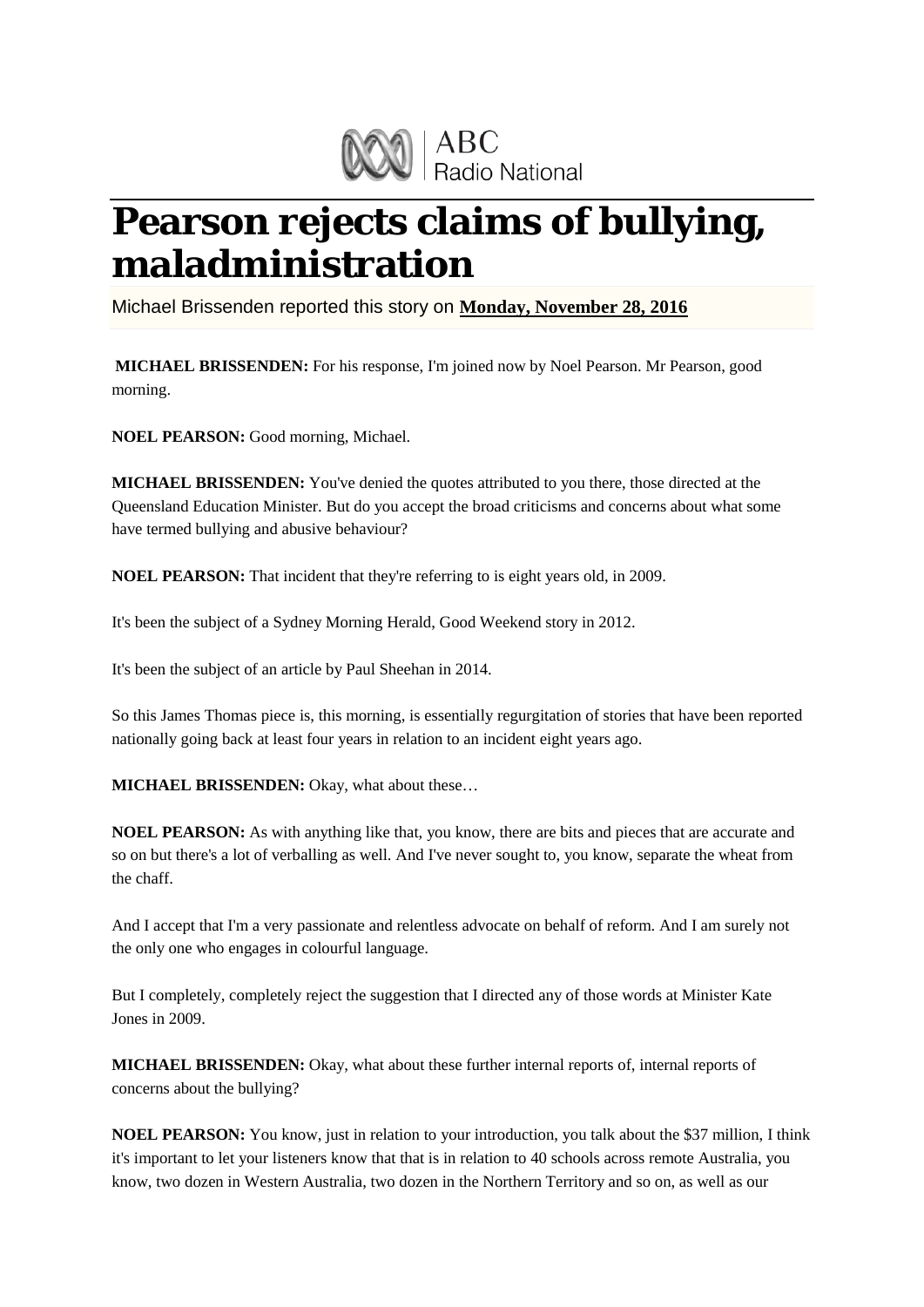schools in Queensland.

In relation to the, so we have a very, very committed organisation. Michael Andrew, the guy that spoke in James Thomas' report there, he's actually the ex-chairman of KPMG International.

So the person in charge of our finances, our audit and risk is the head of KPMG worldwide, and the chairman of the Australian Taxation Board today.

So in terms of governance and administration you could not find a much more committed organisation than ours.

But in relation to bullying, you know, what, I wouldn't say we have a bullying culture at all. What we do have, and I am completely unapologetic about, we have a hard work culture.

This challenge of Indigenous education requires people to be absolutely committed and to work really hard to battle a very egregious problem.

And, you know, some people you come across the occasional employee who likes to conflate a hard work culture with a bullying culture. But none of those claims have ever been made out.

**MICHAEL BRISSENDEN:** Okay. The Good To Great Schools funding, the \$37 million which you, which we've talked about, that's state and federal funding since 2010, is it true that you've spent \$7 million of that on consultants, and why was that necessary?

**NOEL PEARSON:** No, no, that's absolutely not true.

The greatest part of our Cape York Academy funding is to employ more teachers because we actually run a long school day. Our school day goes from 8:30 to 4:30 and in order to have, so that we can have a club program.

James Morrison brings his music teachers in to teach our kids saxophone, trumpet. We have a stage band in three of our schools. No other school, let alone Indigenous school, has a music program like ours.

So we can have a language program, a cultural knowledge program that extends to 4:30 in the afternoon.

Now in order to have an extended school day you've got to employ extra teachers, which we do.

**MICHAEL BRISSENDEN:** Sure, but this figure of, this figure of \$7 million over that time for consultants, and I think it was just over \$3 million last year. Is that, those are not true, is that right?

**NOEL PEARSON:** Oh, in relation to our national program, our Direct Instruction program is an American-based program.

Five-hundred other schools in Australia use Direct Instruction, by the way, 500.

And so these 40 Indigenous schools use the same program that many, many mainstream schools use.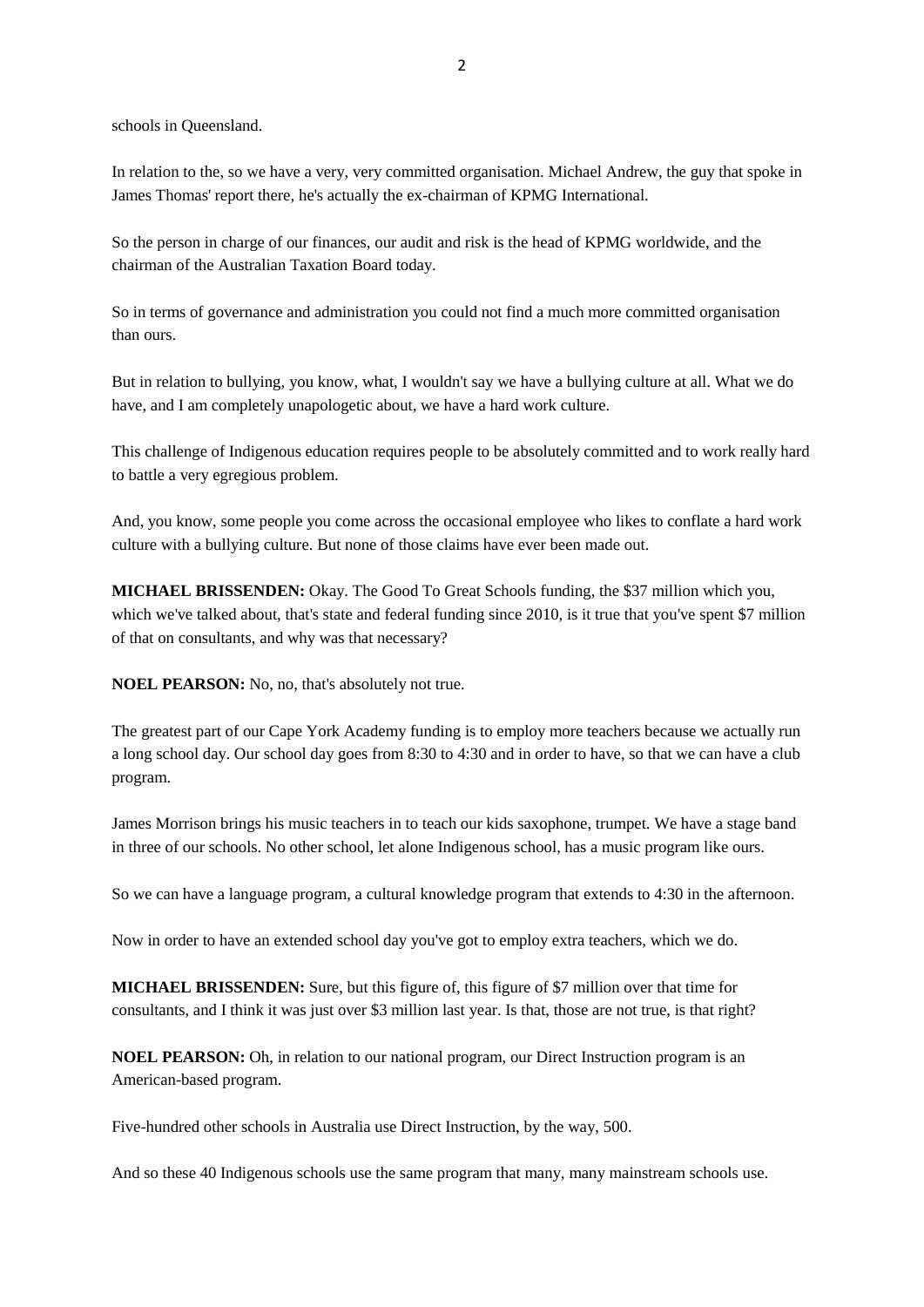And we bring in the Americans to help us set up the program, to coach the teachers, train the teachers.

**MICHAEL BRISSENDEN:** Right, so that spending is on bringing in advisers from America?

**NOEL PEARSON:** Part of it is, but we've also grown an internal capacity now. We have teachers who've been with us for four, five years who are now out there implementing the program. So we're developing an Australian expertise.

And I imagine that over the next few years our workforce and in the implementation of the program will be entirely Australian.

**MICHAEL BRISSENDEN:** So you're the chairman of the board of the Cape York Academy.

**NOEL PEARSON:** Co-chairman.

**MICHAEL BRISSENDEN:** Sorry, the co-chairman, okay. Do you - and you say the finances are run essentially by others. But do you accept responsibility over the governance of those finances?

**NOEL PEARSON:** Okay, absolutely. And our finances are actually posted on the web, as we're required to do as a charity.

But what was misleading about your introduction and about what James Thomas said in his excerpt there is that the audit problems are in relation to Education Queensland's side of the partnership.

It is an audit, the director general of Queensland Education provided to James Thomas an internal audit report in relation to his side of the partnership.

Those audit problems do not concern Good to Great Schools Australia, so how could I accept responsibility for audit problems in the school, which is a responsibility of the department, when I don't even get a copy of the audit report?

I think you, I just want to say one last thing.

## **MICHAEL BRISSENDEN:** Sure.

**NOEL PEARSON:** James Thomas has a copy of the audit report provided to him by the director general of Queensland Education, but I have not sighted it.

**MICHAEL BRISSENDEN:** Alright. This story does directly target you and your academy of course, but last week you hit out at the ABC generally, claiming that the ABC as a whole was practising "soft bigotry of low expectations" - I think that's how you put it.

Is the ABC racist?

**NOEL PEARSON:** You know, this is a microcosm of a wider Australian problem in relation to leftists